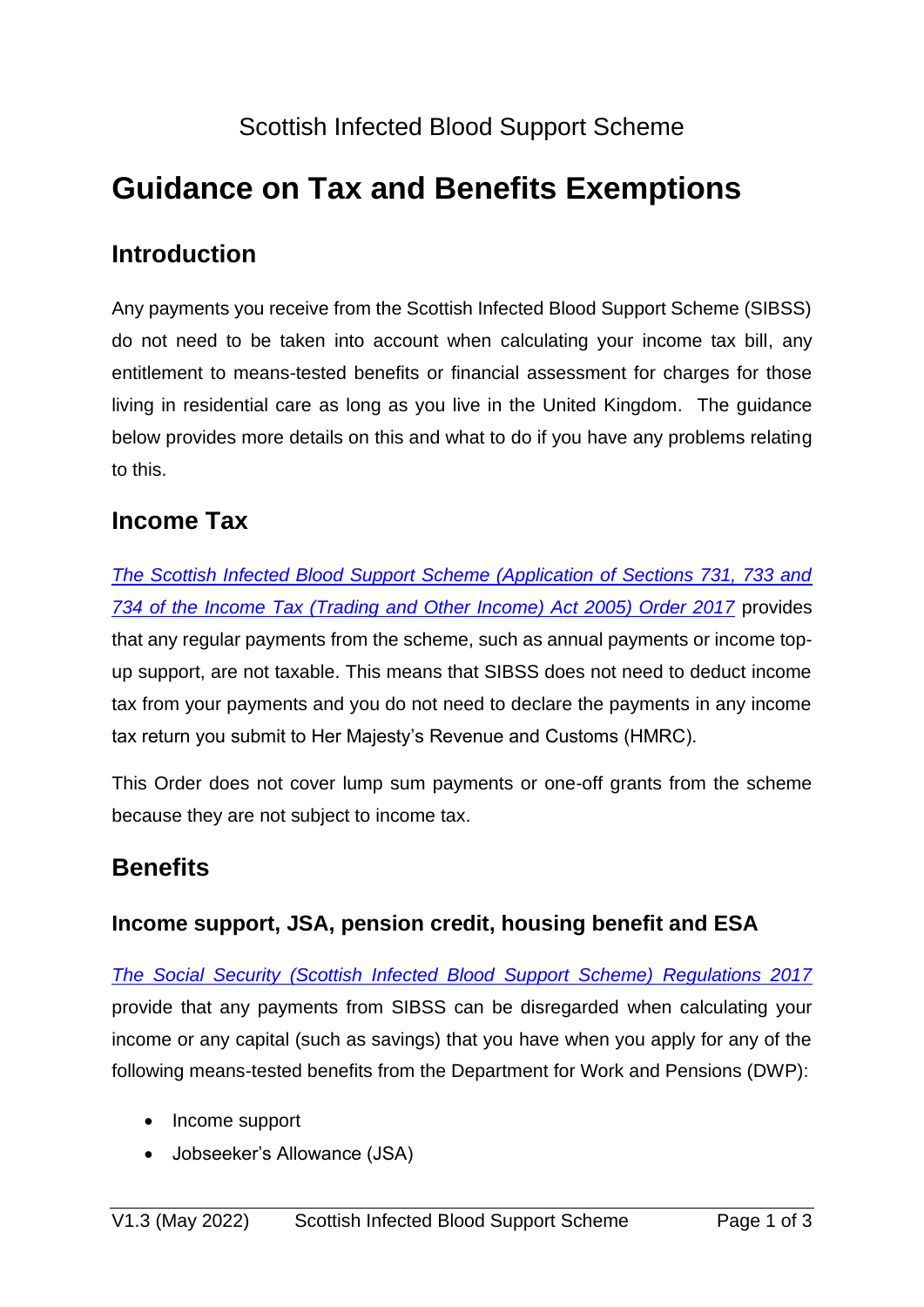- State Pension Credit
- Housing Benefit
- Employment and Support Allowance (ESA)

This means that your income and any grants from the scheme are not taken into account when DWP assesses your application. Currently you do not need to mention any SIBSS payments in your application form.

#### **Universal Credit**

*[The Universal Credit Regulations 2013](http://www.legislation.gov.uk/uksi/2013/376/contents/made)* also allow for payments from SIBSS to be disregarded when calculating your income or any capital (such as savings) that you have when you apply for Universal Credit from DWP. In this case, SIBSS is not specifically named in the Regulations, but DWP Ministers have approved the Scottish Infected Blood Support Scheme as a scheme in relation to 'contaminated blood products' which means the exemption applies to anyone receiving a payment from SIBSS.

#### **Council Tax**

*[The Council Tax Reduction \(Scotland\) Amendment Regulations 2017](http://www.legislation.gov.uk/ssi/2017/41/contents/made)* also allows for any payments from SIBSS or any other UK infected blood scheme approved by English, Welsh or Northern Irish Ministers to be disregarded when calculating your income and any capital you have (such as savings) when you apply to your local council for a reduction in your council tax bill (formerly known as Council Tax benefit).

#### **Residential Care**

*[The National Assistance \(Assessment of Resources\) Amendment \(Scotland\) \(No. 2\)](https://www.legislation.gov.uk/ssi/2022/72/contents/made)  [Regulations 2022](https://www.legislation.gov.uk/ssi/2022/72/contents/made)* came into force on 11 April 2022 to disregard payments paid to individuals living in residential care from the Scottish Infected Blood Support Scheme and equivalent schemes enacted in other parts of the United Kingdom. This will ensure these payments are not taken into consideration by local authorities when carrying out financial assessment for charges for those living in residential care.